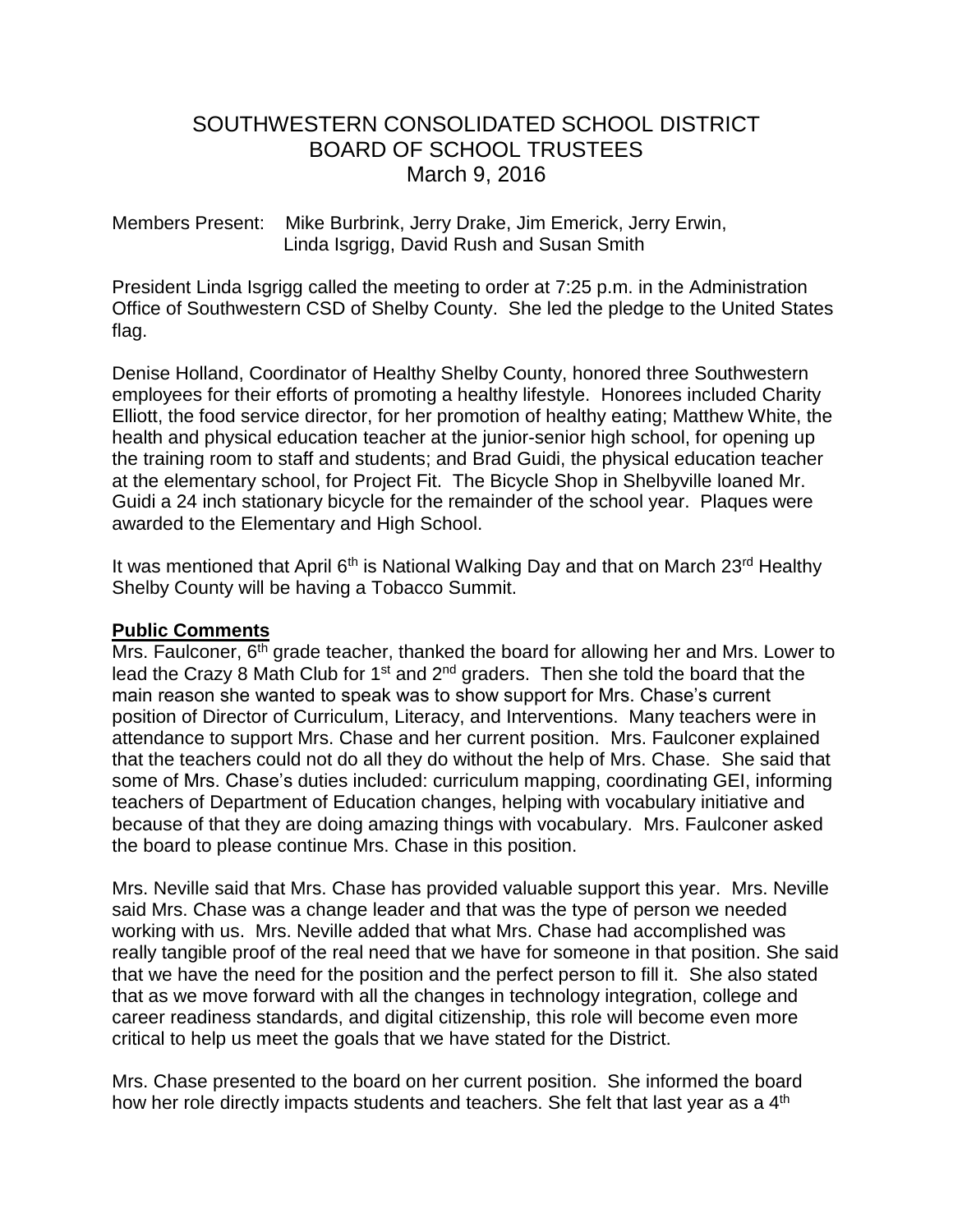grade teacher she should have done a better job of preparing the students for ISTEP. She went around and spoke to some of the other elementary teachers and realized that everyone was doing something different in preparing the students for the writing portion of the test. She said the elementary and high school language arts teachers then met and had a brainstorming session on how writing could be taught similarly at each grade level. Mrs. Chase asked Mr. Edwards if she could form a writing committee at the elementary and he agreed. She said the committee's main purpose was to provide vertically aligned instruction to help better meet the needs of our students and the result was SWAG writing for K-12. Mrs. Chase stated that SWAG made writing responses easier because it was like a checklist way of writing so that the student knew what to do. She went on to say that SWAG writing was implemented K-12 in August of 2015 for all subject areas. Mrs. Chase went on to explain a part of the GEI process and how she looked at data to see how students were performing and determined what was working and what wasn't. She said SWAG has inspired the development of curriculum maps at the elementary. She is working with Mr. Chase on developing the curriculum guides at the high school.

Mr. Drake made a motion that Mrs. Chase's position of Director of Curriculum, Literacy, and Interventions, be continued for the 2016-17 school year. Mr. Emerick seconded. Carried 7-0

#### **Consent Items and Claims**

Mr. Erwin moved and Mr. Emerick seconded the motion to approve the minutes of previous meetings with correction. Stephanie Parmer's expenses to attend the NEA Leadership Summit Conference in Dallas will be covered by ISTA not ISBA as listed in the minutes for February 10, 2016. Carried 7-0

Mr. Drake moved and Mr. Burbrink seconded the motion to approve the accounts payable vouchers as corrected. Mrs. Bedwell corrected the fund report that was mailed in the packets under Bank Balance which should have said February not January. Carried 7-0

Mr. Burbrink asked a question regarding check number 11351 for \$4,809.00 to Koorsen Fire and Security. Mr. Hancock explained that all of the exit lights weren't replaced but some were because of the wiring.

#### **Business & Financial Report**

Mrs. Isgrigg informed the board that the financial report was in their packets. No questions were asked regarding the report.

It was stated that the extracurricular and cafeteria reports were in the board packets.

Mr. Burbrink commented that the cafeteria is doing very well. He asked if there was a certain balance that the cafeteria cannot go beyond. Dr. Maurer mentioned that there was and we haven't reached that amount yet.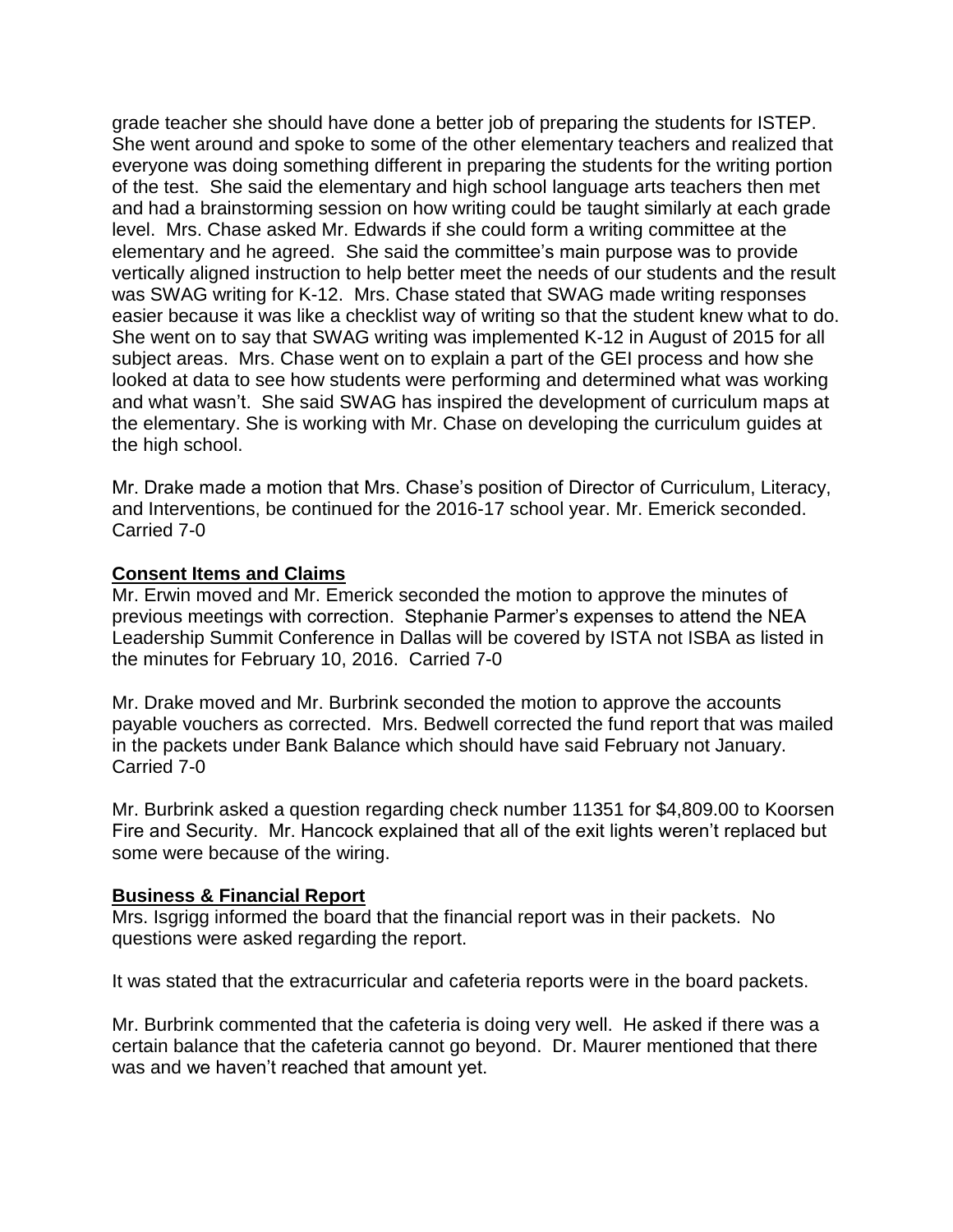### **New Business**

**A. Public Hearing on the Fourth Amendment to Lease.** Mr. Harrold explained that this meeting was advertised in The Shelbyville News. He stated that Southwestern was preparing to sell bonds to raise \$2,000,000.00 to be used for the wastewater treatment plant, improvements, renovations, and to complete security projects in the schools. He went on to say that schools do not have the power to borrow money. He said the Multi-Building Corporation would follow proper IRS procedures to borrow the money and issue tax-free bonds. He stated that this has been done in the past and would be an extension of what was already in place. He said Southwestern would deed a portion of the property where the wastewater plant and softball diamond would be located as collateral then Southwestern would begin paying lease payments. Mr. Harrold said the property would be deeded back to the school after all lease payments were made.

Mr. Harrold asked for public comment. No questions were asked.

- **B. Recommend adoption of a resolution determining the need for the project.** Mr. Harrold asked that Exhibit A be adopted determining the need for the project. Mr. Drake motioned and Mr. Burbrink seconded. Carried 7-0
- **C. Recommend adoption of a resolution authorizing execution of Fourth Amendment to Lease and Sale of Real Estate.** Mr. Harrold asked that Exhibit B be adopted to authorize the President and Secretary of the board to sign the Fourth Amendment to the Lease as contained in Exhibit B. Mr. Erwin motioned and Mr. Emerick seconded. Carried 7-0
- **D. Recommend adoption of a resolution assigning Construction Bids.** Mr. Harrold asked that Exhibit C be adopted to assign Construction Bids to the Southwestern Multi-School Building Corporation. Mr. Burbrink motioned and Mr. Erwin seconded. Carried 7-0
- **E. Recommend adoption of a resolution approving the Master Continuing Disclosure Undertaking.** Mr. Harrold asked that Exhibit D be adopted. The Security and Exchange Commission requires that school corporation execute this resolution before issuing bonds. The school corporation is required to agree to annually provide certain types of financial information to show that the school is still solid and maintains good bond standing. Also, that the property is insured and being properly maintained. Mr. Erwin motioned and Mrs. Smith seconded. Carried 7-0.
- **F. Recommend adoption of a resolution accepting Post Issuance Compliance Procedures.** Mr. Harrold asked that Exhibit E be adopted. This is assurance to bondholders and the Trust Company that Southwestern maintains the same issues as the Security and Exchange Commission requires. Mr. Burbrink motioned and Mr. Rush seconded. Carried 7-0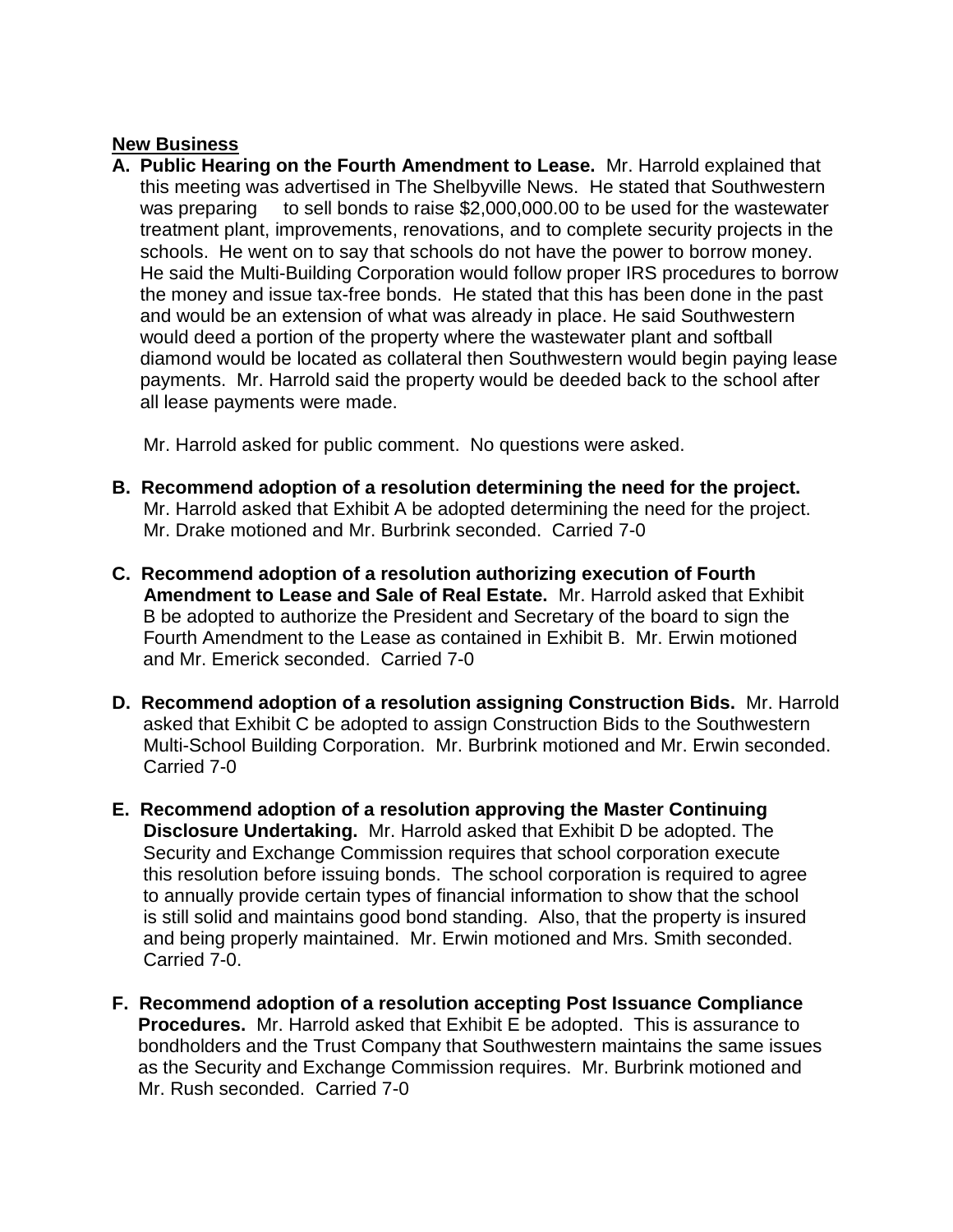**G. Approval of the general contractor for the Waste Water Treatment Plant based on the recommendation of the Technical Selection Committee.** Mr. Church reported on the bids received from the three contractors. He stated the bids received were from Kokosing Industrial was \$465,520, Runnebohm Construction for \$524,000 and Thieneman Construction for \$545,000.00. He told the board that the Technical Selection Committee's recommendation was to accept Kokosing Industrial's bid of \$465,520. Mr. Drake moved and Mr. Erwin seconded. Carried 7-0

Mr. Church said he would issue a formal notice to proceed to Kokosing Industrial.

- **H. Second Reading Volume 28, Number 1 Neola policies and an additional policy on Threshold for Material Loss, Shortage, or Theft of School Funds or Property.** Mr. Burbrink moved and Mrs. Smith seconded. Carried 7-0
- **I. Recommend the acceptance of the following donations:**
	- \$50.00 from Mt. Auburn Christian Church for the Spartan Cupboard
	- \$132.72 from Target for the high school (purchases were made in Southwestern high school's name and a donation was given back to the high school).

Mr. Emerick moved and Mr. Erwin seconded. Carried 7-0

#### **J. Recommend approval for Susan Neville to attend the International Society Technology in Education Conference in Denver, CO on June 26-28, 2016.**

Mr. Burbrink moved and Mr. Emerick seconded. Carried 7-0

#### **K. Recommend approval for Cole Oliver to attend the AP Summer Institute at Western Kentucky University on June 26-28, 2016.**

Mr. Erwin motioned and Mr. Emerick seconded. Carried 7-0

#### **L. Recommend approval for the annual band and choir field trip to King's Island on Saturday, May 14, 2016.**

Mr. Emerick moved and Mr. Burbrink seconded. Carried 7-0

- **M. Recommend approval for the FCA field trip to the Creation Museum in Petersburg, KY on Saturday, April 16, 2016.** Mr. Emerick moved and Mr. Erwin seconded. Carried 7-0
- **N. Recommend adding cell phone coverage of \$75.00 per month to the position of Assistant Principal/Athletic Director as of March, 2016.** Mr. Erwin moved and Mrs. Smith seconded. Carried 7-0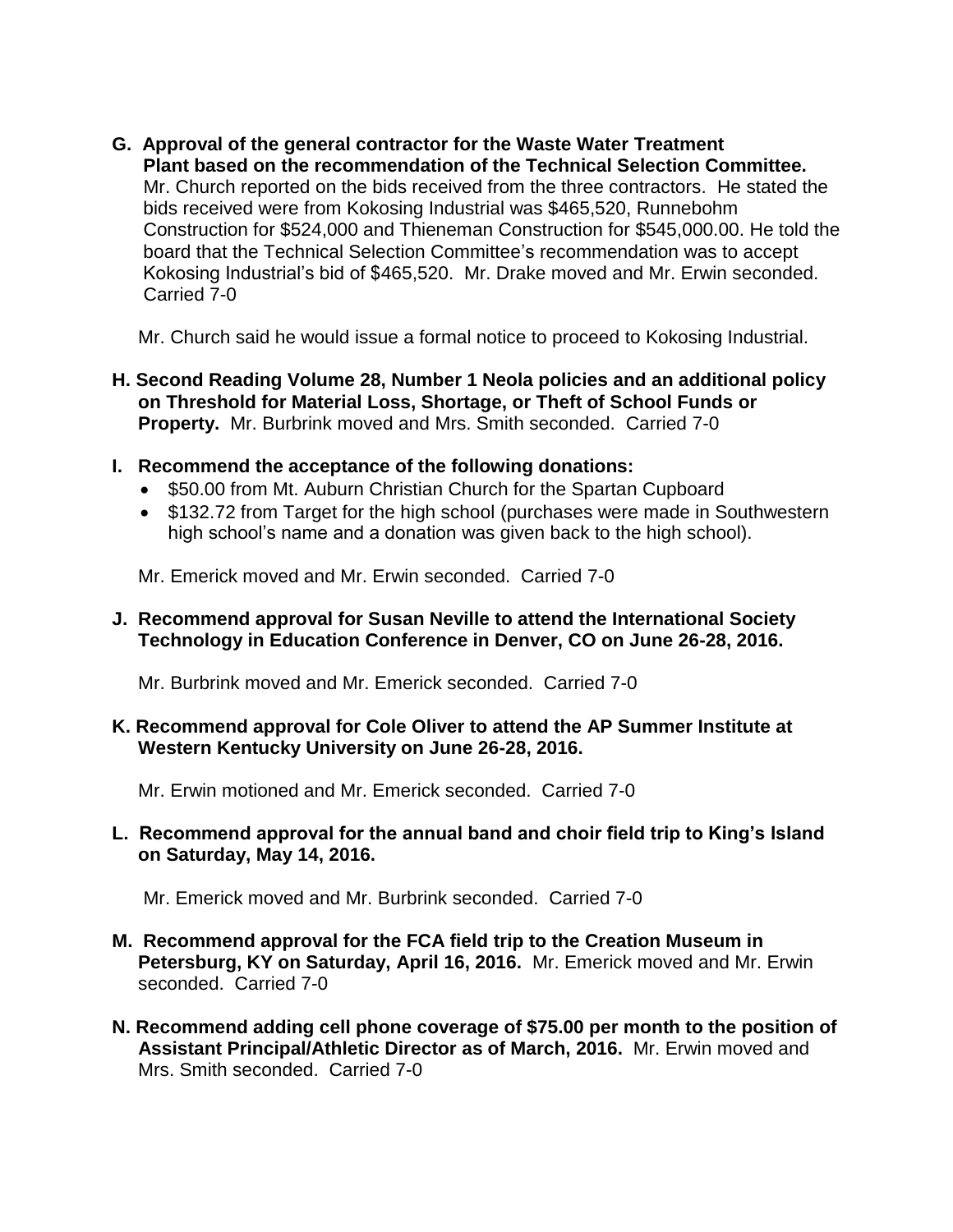- **O. Recommend adoption of Out-of-District Student Transfer Guidelines for the 2016-17 school year.** Southwestern will be accepting student from Kindergarten through students in the Junior Cohort through September 16, 2016.Mr. Emerick moved and Mrs. Smith seconded. Carried 7-0
- **P. Recommend adoption to transfer Capital Project Fund appropriations among different classifications than originally designated by the 2016 CPR plan.**  Mr. Burbrink asked that the amount of the transfer be changed from \$5,000.00 to \$2,000.00. Mr. Burbrink moved and Mrs. Smith seconded. Carried 7-0
- **Q. Other**

None

# **Principal's Report**

Dr. Maurer informed the board that Mr. Chase was unable to attend the meeting tonight but he included three letters that were sent to parents for their information.

Mr. Edwards told the board that 2 students were selected as Gold Ribbon Finalist (top 36 competitors in Indiana) for the Symphony in Color competition hosted at the Hilbert Circle Theater in Indianapolis. He commended Mrs. Nash for her involvement with this competition.

Mr. Edwards also thanked Mrs. Stickford for all her hard work in assisting the counselor with ISTEP test distribution/return. He thanked Mrs. Neville for the great job that she is doing with technology. Mr. Edwards also thanked Mr. Hancock for talking with staff about the changes that would be coming in the near future with the projects that we would be starting.

Mr. Edwards congratulated the Math Bowl Team that competed at North Decatur Elementary School. He stated that we came in first at that site and first in our class at that site. He also mentioned SWAG and how beneficial it has been even to the younger grades.

# **Superintendent's Report**

Dr. Maurer informed the board of the location of the greenhouse and why we were building it in that location. She stated that the new greenhouse would be located where the current waste water treatment plant resides. She stated that the reason for this was that there was already electricity, plumbing and gas there. She also said that if we changed the location it would have made us over budget further. A board member asked what the size of the greenhouse would be. Mr. Hancock said he thought that it would be 30x40. Mr. Hancock said he has not seen the quotes. Dr. Maurer said that quotes were not comparable and Mrs. Meyer would bring quotes for approval when they were comparable. The timeline would depend on when the new wastewater treatment plant was running.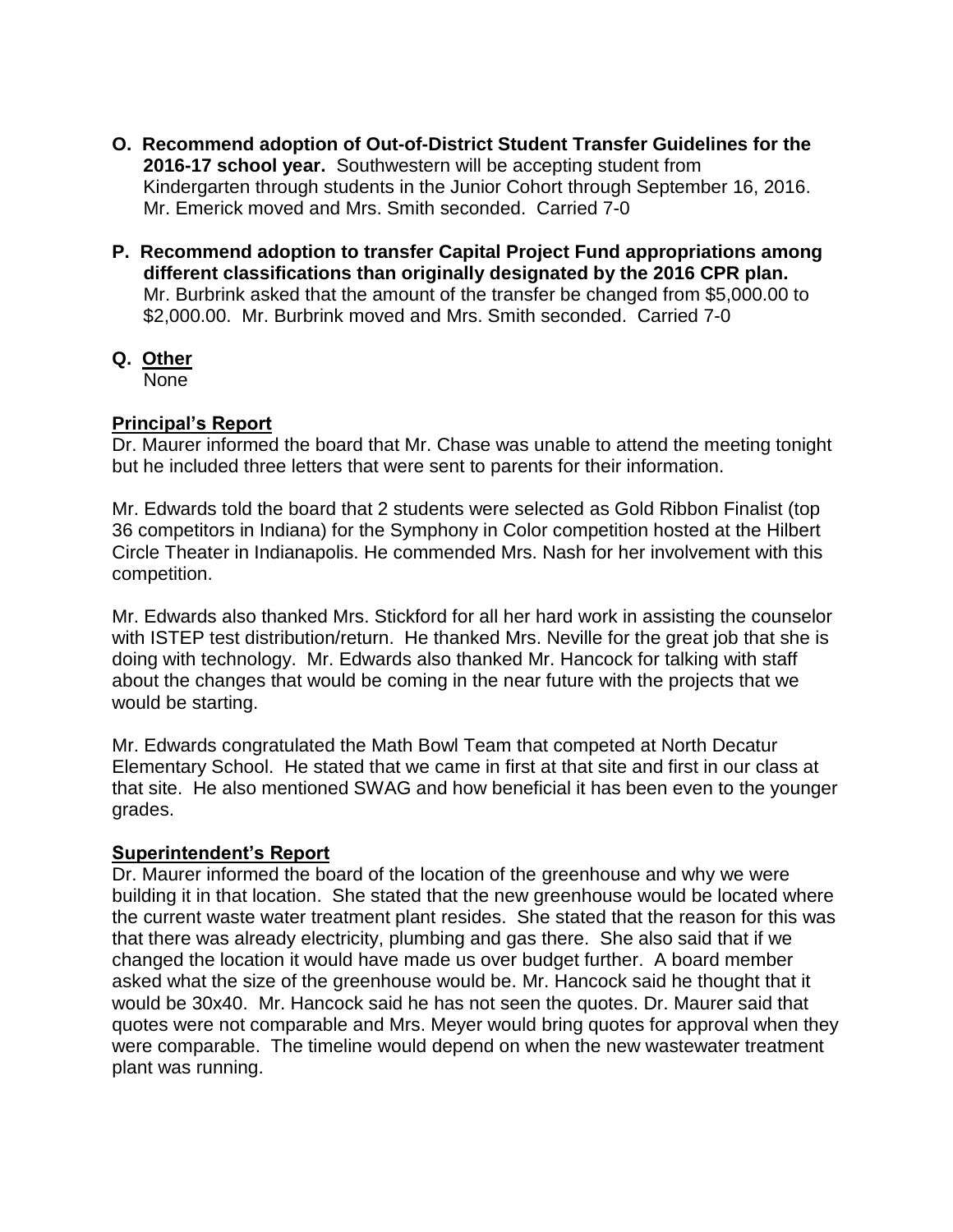Dr. Maurer announced that Mr. Chase received the Indiana Association of Student Council Administrator of the Year Award and he would go on to the state competition. Mrs. Genie Parmer won the Indiana Association of Student Council State Advisor of the Year and she would go on to the state competition.

### **Personnel**

# **A. Staff Leaves/Resignations/Terminations**:

- Resignation of Ali Kingen as an elementary teacher
- Resignation of Zachary Meyer as a special education teacher effective February 26, 2016.

Mr. Burbrink moved and Mr. Emerick seconded. Carried 7-0

### **B. Recommendations to Hire:**

- Terri Muldoon as a volunteer Golf Coach
- Heidi Kearns as an elementary teacher for the 2016-2017 school year
- Jama Schmitt as the art substitute for Mrs. Nash's maternity leave

Mr. Erwin motioned and Susan Smith seconded. Carried 7-0

**C. Other**

None

# **Superintendent Comments**

None

### **Board Member Comments**

Mrs. Smith graduated from Southwestern and said she was proud of all the great things that were happening here. She also said she was glad that her son was a student here.

Mr. Erwin congratulated the  $5<sup>th</sup>/6<sup>th</sup>$  grade Math Bowl. He also thanked Mrs. Chase for the great job that she had done.

Mr. Emerick encouraged everyone to keep up the good work.

Mr. Burbrink thanked Mrs. Chase for her presentation. He also thanked the teacher and administrators for the great work they were doing. He wondered if the greenhouse could be put on the roof. Dr. Maurer mentioned that an elevator would have to be installed if that was done.